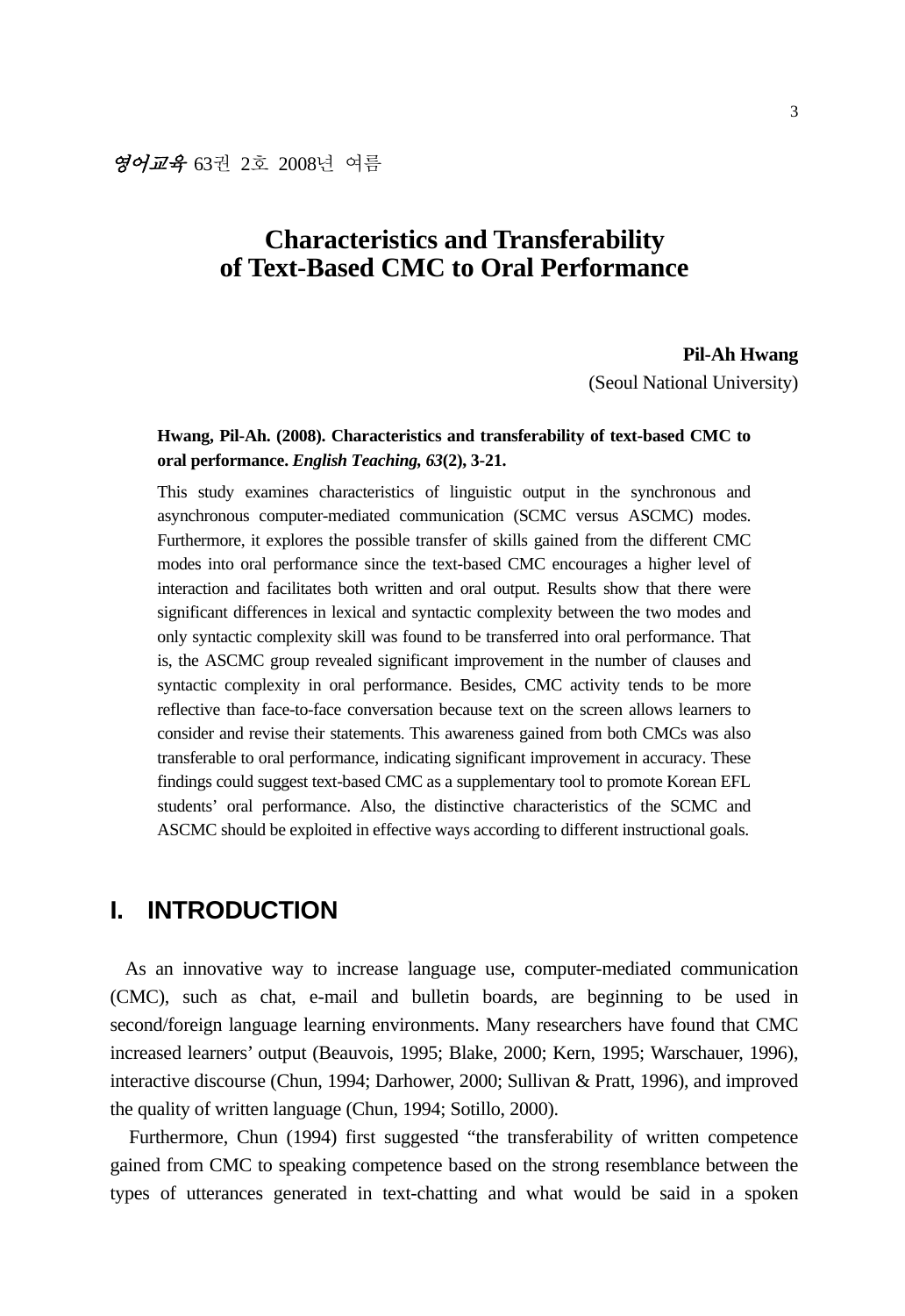conversation" (p. 29). Since CMC has been claimed to have the characteristics of both speaking and writing, it can be suggested that CMC should be incorporated into the Korean EFL curriculum to facilitate oral as well as written output. However, only a few studies to date have addressed the transferability of CMC. The results have been mixed (Beauvois, 1997; Kost, 2004; Payne & Whitney, 2002). Some methodological problems were also pointed out; a short duration of treatment, absence of the equivalent treatment time conditions in synchronous and face-to-face groups and valid scales on which to measure. Therefore, future research needs to take into account these limitations and to examine whether or not CMC activity can help develop oral output in Korean EFL students.

Previous CMC research has usually been done with real-time chatting, synchronous CMC (SCMC) because it was argued to be closer to speaking. Besides, asynchronous or delayed-time CMC (ASCMC) is increasingly used because of its time- and place-independent nature. It allows extended time to plan, edit and revise the content and embodies well-structured language. Although ASCMC is claimed to be more similar to writing, its transfer effect on spoken production can also be supported. Rivers and Temperly (1978) showed some of the advantages to using writing in helping develop oral skills in the foreign language classroom. They explained that writing could allow students with physical or emotional difficulties or slow reactions to demonstrate their abilities through a more relaxed medium (p. 277). When students utilize written modalities as an interactive medium, the result can be a more natural-sounding conversational style. Warschauer (1997) also noted the same benefits in oral communication skills through many-to-many collaborative online writing. Thus, ASCMC, like SCMC, can be shown to result in increased written skills and the transfer of those gained skills into oral skills.

Some studies have suggested that voice-based CMC, such as voice mail or voice-chatting, is more effective than text-based CMC in improving oral proficiency (Han, 2004; Kim, J., 2003; Kim, S., 2002). At the same time, they admitted technological difficulties in conducting voice-based CMC because it requires a large computer hardware capacity as well as mechanical aids to record voices. Text-based CMC, by contrast, has practical applicability and is worth being implemented in the language classroom. Therefore, this study will focus on synchronous and asynchronous text-based CMC.

This study aims to explore the characteristics of linguistic output in the synchronous and asynchronous text-based CMC and their transferable effects on the oral performance<sup>1</sup> of Korean English learners in small group discussions. The SCMC will be implemented in the form of on-line text-chatting, while the ASCMC will be conducted through

l

<sup>&</sup>lt;sup>1</sup> This study is limited to oral performance because it is a small-scale exploratory study that doesn't include a treatment time sufficiently long to reflect the multiple traits of oral proficiency.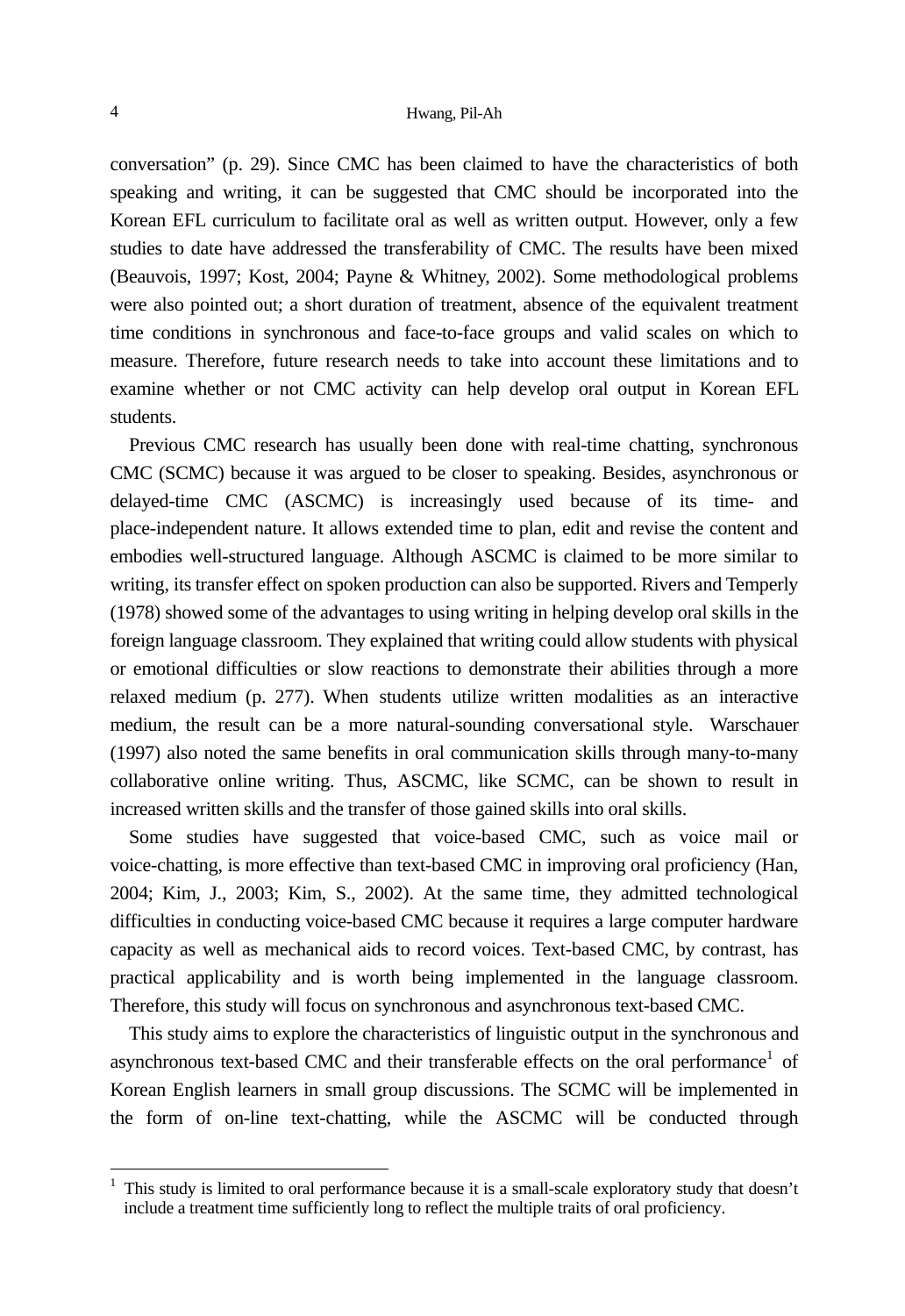bulletin-board postings on a web site. The research questions are postulated as follows:

- 1. What are the characteristics of linguistic output produced in the synchronous and asynchronous CMC modes?
- 2. Are the linguistic characteristics gained from the synchronous and asynchronous CMC transferred into oral performance?

## **II. LITERATURE REVIEW**

#### 1. Computer-Mediated Communication (CMC): SCMC versus ASCMC

Previous research on CMC has frequently compared the quantity and nature of learner output with face-to-face communication (FFC) and suggested various benefits to CMC over FFC. First of all, CMC generates a higher frequency of interaction and this type of interaction encourages learners to construct the conversation collaboratively (Beauvois, 1997; Warschauer, 1996). Other benefits of CMC include greater participation by shy students (Chun, 1994; Kern, 1995; Warshauer, 1996) and positive attitudes towards language learning (Beauvois, 1995; Chun, 1994; Kern, 1995). Learners also produce a greater amount and more complex language in CMC activities than in face-to-face settings (Abrams, 2003).

These early studies have mainly addressed synchronous CMC (SCMC) as a tool to aid in language learning. With the increasing use of computer-assisted language learning, asynchronous CMC (ASCMC), another popular mode of CMC, also needs to be exploited in the educational context. ASCMC provides a communication mode distinguishable from SCMC. While SCMC is a time-dependent activity, ASCMC is free from this constraint. Participants in this mode do not need to meet at the same time. It allows a broad range of interaction outside the classroom; for example, students can work in pairs, small groups, or as a whole class. Besides, compared with the continuous threads of discussion in SCMC, the delayed nature of bulletin boards and e-mail in ASCMC allows for more in-depth analysis and critical reflection on messages (Warschauer, 1997).

As reviewed above, the SCMC and ASCMC modes provide learners with different communication contexts and have been claimed to represent different linguistic characteristics. More language output was seen in SCMC due to the rapid exchange of messages (Hirotani, 2004), but more syntactically complex structures were observed in ASCMC due to its delayed nature (Hirotani, 2004; Sotillo, 2000). Furthermore, Sotillo (2000) found significant differences in discourse functions between the two modes. The discourse functions in the chat mode were more varied and similar to those of interactional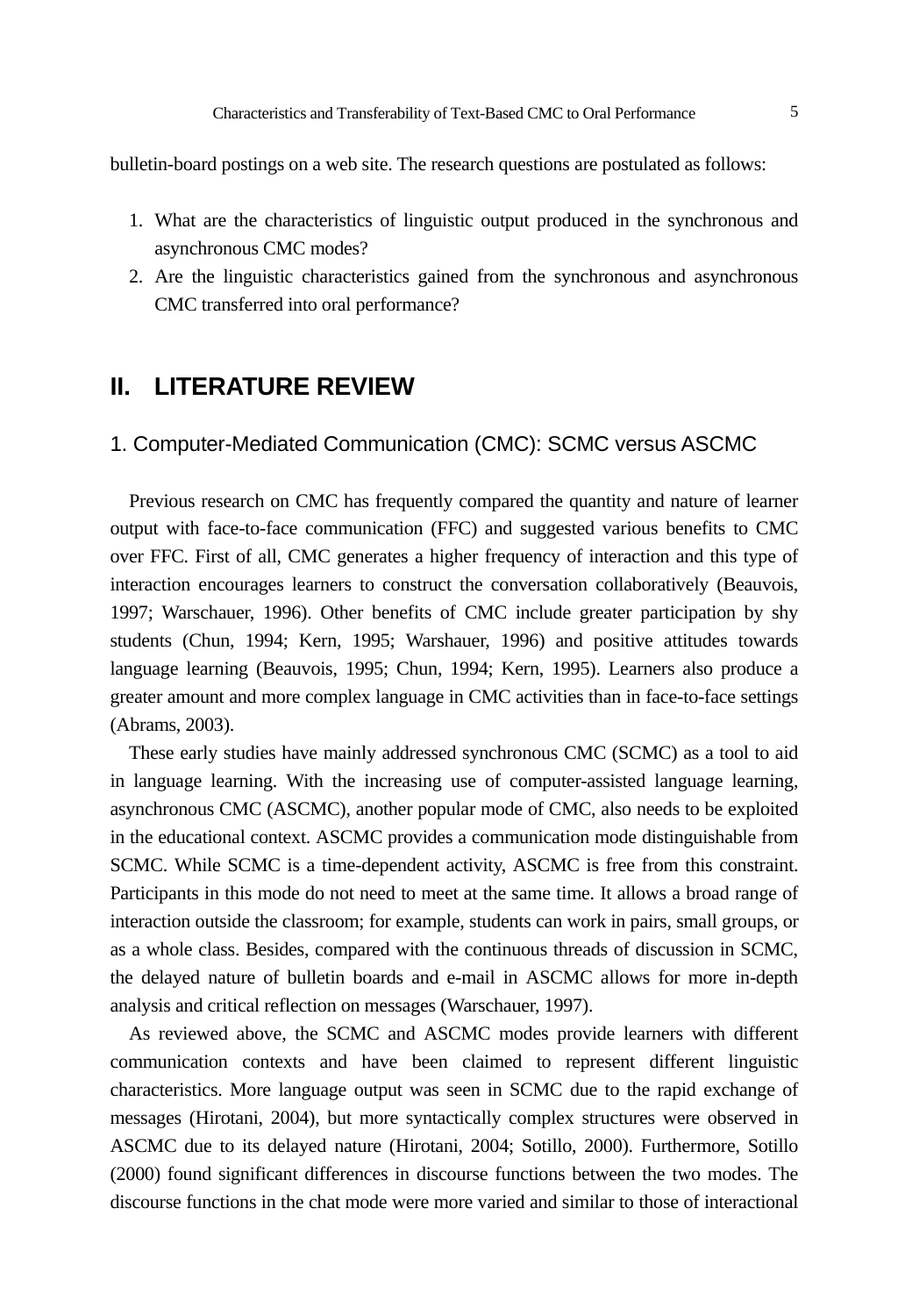modifications in face-to-face conversations. Those in the bulletin board mode were more constrained and similar to the question-response evaluation sequence in the traditional language classroom. Consequently, for more effective use of the SCMC and ASCMC modes, they should be selected appropriately in the language curriculum according to their different linguistic characteristics.

#### 2. Transferability of CMC into Oral Communication

Since CMC is a form of text-based, interactive networked communication, it has been claimed that CMC has the characteristics of both speaking and writing (Smith, 2003; Warschauer, 1996). The transferability of CMC to oral performance was first suggested by Chun (1994). The strong resemblance of language between text-chatting and spoken conversation prompted her to speculate that competence gained from written practice could be gradually transferred to the students' spoken discourse competence.

Since Chun's (1994) suggestion of transferability, one pilot study by Beauvois (1997) and four experimental research studies (Abrams, 2003; Hirotani, 2005; Kost, 2004; Payne & Whitney, 2002) have been done on this transferability. Abrams (2003) and Hirotani (2005) examined the effects of SCMC and ASCMC on oral performances and oral proficiency after CMC activities and showed contradictory results. SCMC was found to be more effective than FFC and ASCMC for oral performance in the amount of language output in learners of German (Abrams, 2003), but face-to-face communication (FFC) produced greater gains on the linguistic indices of the oral tests than SCMC in learners of Japanese (Hirotani, 2005). Kost (2004) investigated the effects of SCMC on the development of oral proficiency and found no statistically significant difference in the increase in scores in linguistic indices between SCMC and FFC. Payne and Whitney (2002), exploring this issue from a psycholinguistic point of view, claimed that CMC can indirectly enhance the development of oral proficiency, especially for those with a lower phonological working memory capacity.

Recently, some studies have been conducted in the Korean EFL context and have supported the claim that CMC is effective for developing oral proficiency (Chang, 2002; Han, 2004; Hong, 2004). Jin-Tae Chang (2002) claimed that students' communicative strategies gained from the CMC activity were transferable to oral proficiency based on his analysis of the content of student's e-mails and chatting. Sun-Mi Hong (2004) also found that CMC instruction contributed more to improving speaking, especially discussion, than FFC instruction.

As mentioned above, ASCMC tools have also been widely used in educational contexts due to their time- and place-independent advantages. Although this mode is claimed to be closer to writing, its transferability of gained skills to oral performance has also been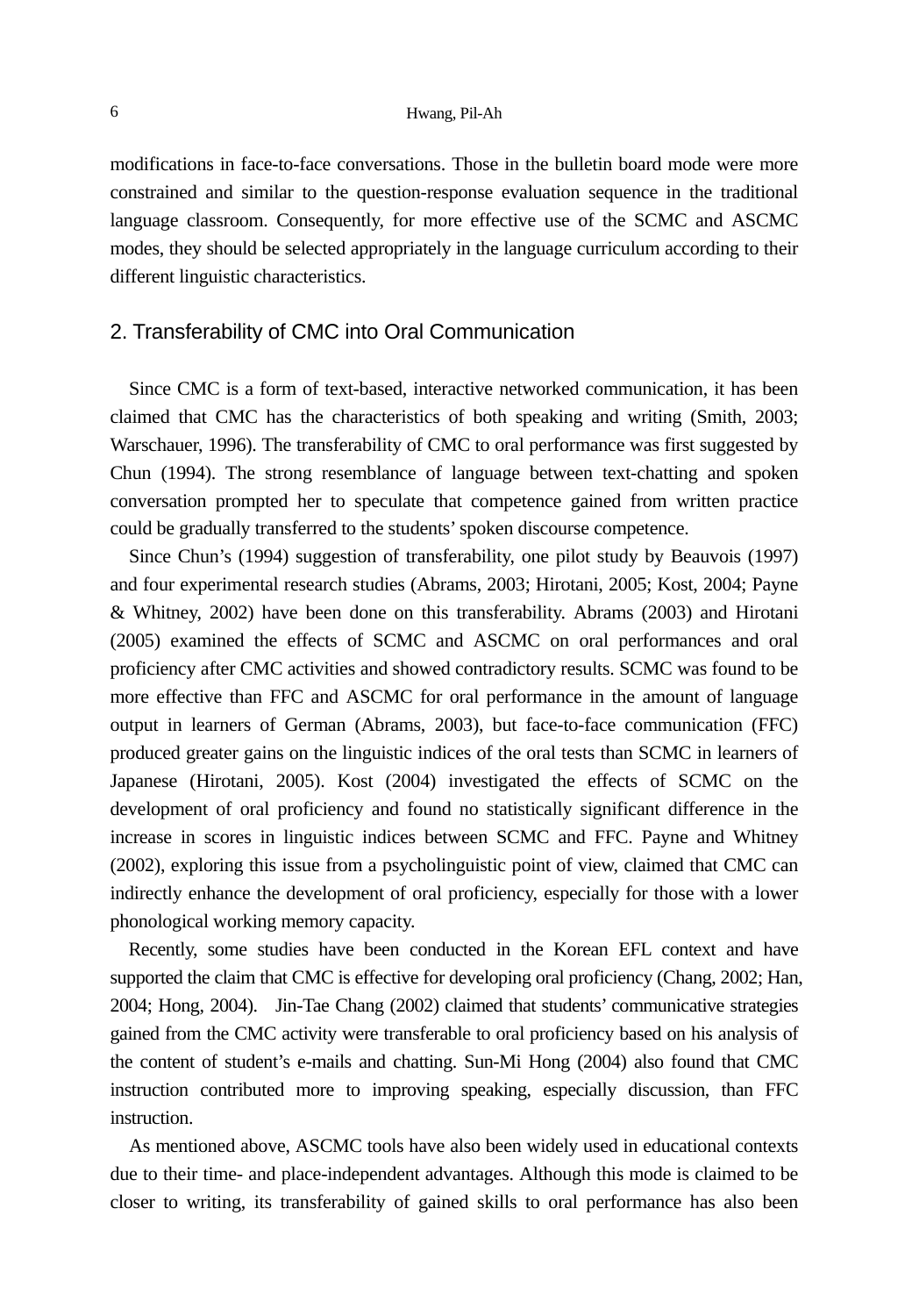examined (Abrams, 2003; Hirotani, 2005). A number of authorities have emphasized the close relationship of oral and written language. Kroll (1981) stated that, "speaking and writing are multidimensional processes and the influence is reciprocal." Rivers and Temperly (1978) strongly advocate writing for developing oral skills and Cramer (1978) noted that writing "can foster the growth of oral language" (p. 161). So, ASCMC, like SCMC, generally precedes oral communication and can play a facilitating role in improving oral output in the Korean EFL context.

Research examining possible differences in transferability between SCMC and ASCMC modes to oral performance is not yet available within the Korean EFL context. The present study aims to identify whether linguistic characteristics that Korean EFL learners produced in the SCMC and ASCMC modes can be transferred into face-to-face interaction.

### **III. METHOD**

The main purpose of this study was to examine the transferability of SCMC and ASCMC with the Korean EFL students. This study was designed to answer the research questions postulated for this purpose.

#### 1. Participants

l

Participants in this study comprised two intact classes enrolled in general English classes at a large university  $(n=48)$ . They were all freshmen and ranged in English proficiency from low-intermediate to mid-intermediate based on scores from an entrance exam. A couple of students who initially demonstrated much higher or lower levels of English were excluded from the analysis (n=46).

For the purpose of the study, one class was assigned to SCMC  $(n=24)$  and the other to ASCMC (n=22) mode. There were more male students than female students in both classes; 6 males and 3 females were assigned to each SCMC and ASCMC group. The students in each mode were randomly grouped into four- or five-student subgroups for small-group discussion<sup>2</sup>.

During small-group discussion, students were instructed to interact with other students in their own group. This study focuses on learner-to-learner interaction. Learner-to- learner

 $2$  It is important to consider group size and frequency of interaction when planning CMC activities. The optimum group size for SCMC may be different from that for ASCMC, but this study focuses on small group discussion and has a group of 4 or 5 for both modes. Too large a group can pose the problem of too many writings or postings to be read.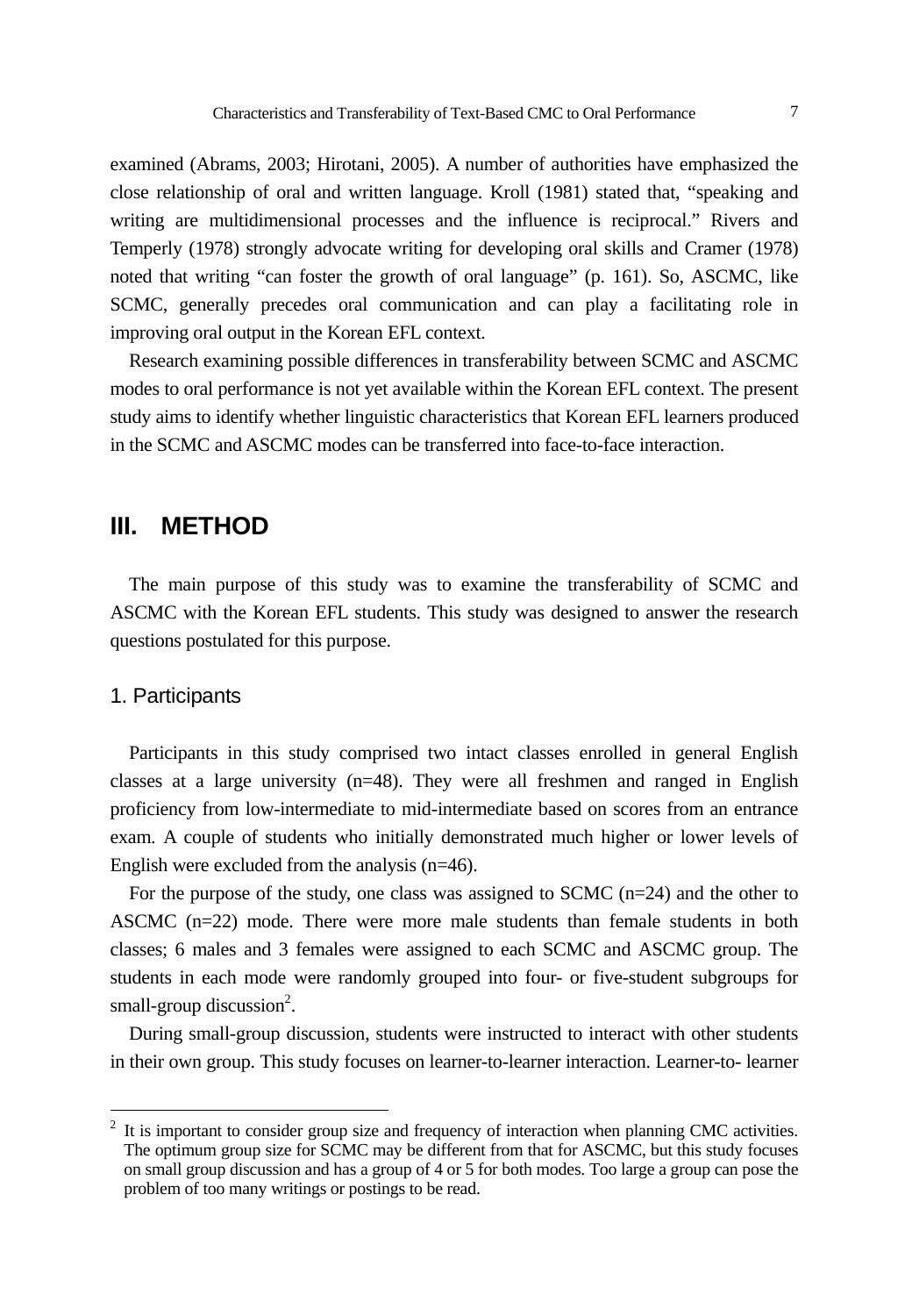#### 8 Hwang, Pil-Ah

interaction is more practical because Korean EFL classes are so large that a teacher cannot take part in every group discussion. Also, learner-to-learner interaction was found to be more interactive than teacher-to-learner interaction (Blake, 2000; Darhower, 2000; Kim, H., 2006; Warschauer, 1996). Warschauer and Kern (2000) suggested that electronic learning activities should be learner-centered to be successful and effective.

### 2. Procedures

This study began on March 7, 2007 and ended in the first week of June. During the spring semester, all students in the two modes attended their regular general English classes twice a week for two and half hours total. Each unit was covered in three lessons. Small group discussions were presented in the last lesson of each unit after they had received background knowledge, read the appropriate section of the textbook and studied the vocabulary and grammar from the chapter. The topic for discussion was selected together by the researcher and the students as the most relevant and interesting one from the writing topics suggested in the textbook.

Both SCMC and ASCMC groups had seven small group discussions throughout the course. The first and last discussions were performed orally to serve as the pre-treatment and post-treatment oral discussions. They were audio-taped using an MP3 and then transcribed by the researcher. The other five discussions were conducted in the assigned CMC modes during the treatment sessions. The SCMC group text-chatted using MSN or Daum Messenger for 20 to 25 minutes<sup>3</sup> and were asked to print out and submit their chat logs. The ASCMC group participated in week-long discussions using a bulletin board in Daum café. Their own opinion on the topic and two comments on other's opinions were required as this was estimated to most closely approximate the amount of chatting done by the SCMC group. Both SCMC and ASCMC activities were conducted outside the classroom taking advantage of place-independence.

Students were also informed of how their writings would be evaluated. Since CMC is an extra activity, it was minimally included in evaluation (5%). In order to encourage output, evaluation focused on how much students participated in discussions, instead of the quality of their linguistic output.

-

<sup>&</sup>lt;sup>3</sup> Time assigned on CMC activities varies from study to study. Abrams (2003) set 40 minutes for whole-class discussion, whereas Smith (2003) did 30 minutes for a dyadic conversation. This study has adjusted the time to 20 to 25 minutes after pre-treatment oral discussion. Most groups did not even keep the oral discussion going for 20 minutes.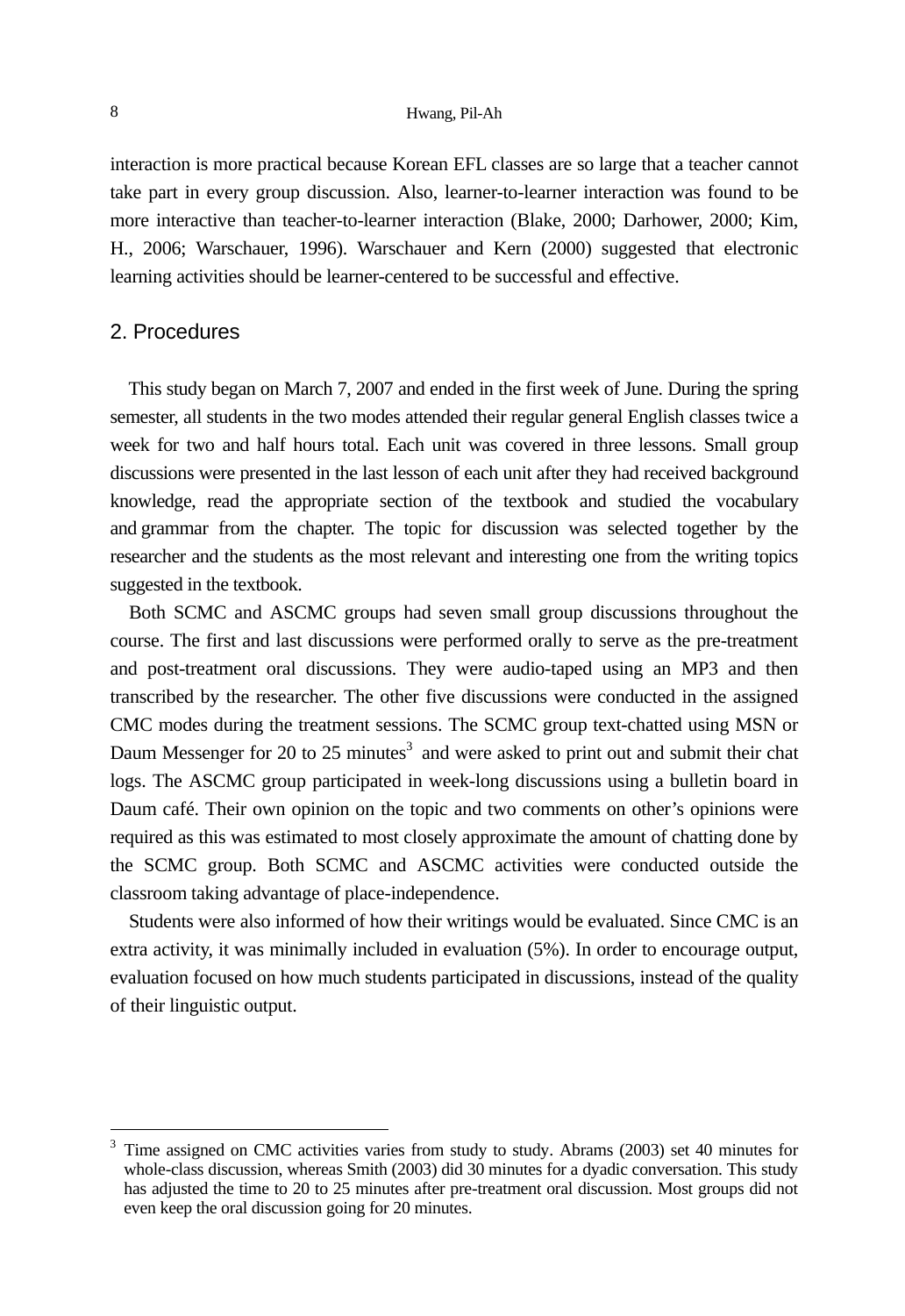#### 3. Data Collection and Analysis

Before determining the transferability of CMC, this study first investigated the characteristics of linguistic output produced in the SCMC and ASCMC modes during the treatment session. The identified characteristics in each CMC mode were then compared with linguistic output in oral performance to detect the transfer. In addition, to examine the possible transfer of SCMC and ASCMC, this study conducted oral discussions prior to and after the CMC treatments. The scores of pre-treatment and post-treatment oral discussion were compared to see if there was a significant improvement in oral performance.

For this analysis, all linguistic output in the CMC and oral sessions were collected and calculated according to the three constructs of learner output: fluency, accuracy, and complexity. First, fluency was measured by counting the number of words, AS-units (the Analysis of Speech Units), and clauses. While the number of words or clauses has been widely used in previous studies (Abrams, 2003; Kern, 1995; Warschauer, 1996), AS-units have only recently been employed as a language unit for measuring spoken language. The AS-unit is defined as "a single speaker's utterance consisting of an independent clause, or sub-clausal unit, together with any subordinate clause(s) associated with either" (Foster et al., 2000, p.365), and so this language unit is adequate for analyzing predicate-free utterances frequent in SCMC and oral modes. Second, accuracy addresses the ability to produce speech with fewer errors and was assessed by the percentage of error-free clauses in relation to the total number of clauses (Foster & Skehan, 1996; Tajima, 2002). Third, complexity includes the lexical and syntactic complexity of linguistic output. Lexical complexity was calculated by the square root of the doubled number of tokens based on Tajima's findings (2002) that type-token ratio did not correspond to OPI ratings. Syntactic complexity was counted by the number of clauses per AS-unit because the coordination index did not capture sub-clausal units in oral mode (Hirotani, 2004; Tajima, 2002).

Next, calculated scores on each of the three linguistic measures were compared using statistics. For the first research question, independent sample *t*-tests were conducted on the SCMC and ASCMC groups in order to determine whether or not there were significant differences in linguistic output produced during the CMC treatment. For the second research question, paired *t*-tests were performed to examine if there was a significant improvement in oral performance within each group.

Additionally, individual questionnaires on the use of SCMC and ASCMC were administered to both groups in the form of a journal in which participants were urged to write freely about their attitudes and opinions on the use of CMC. They were used to give complementary explanations on the results form data analysis.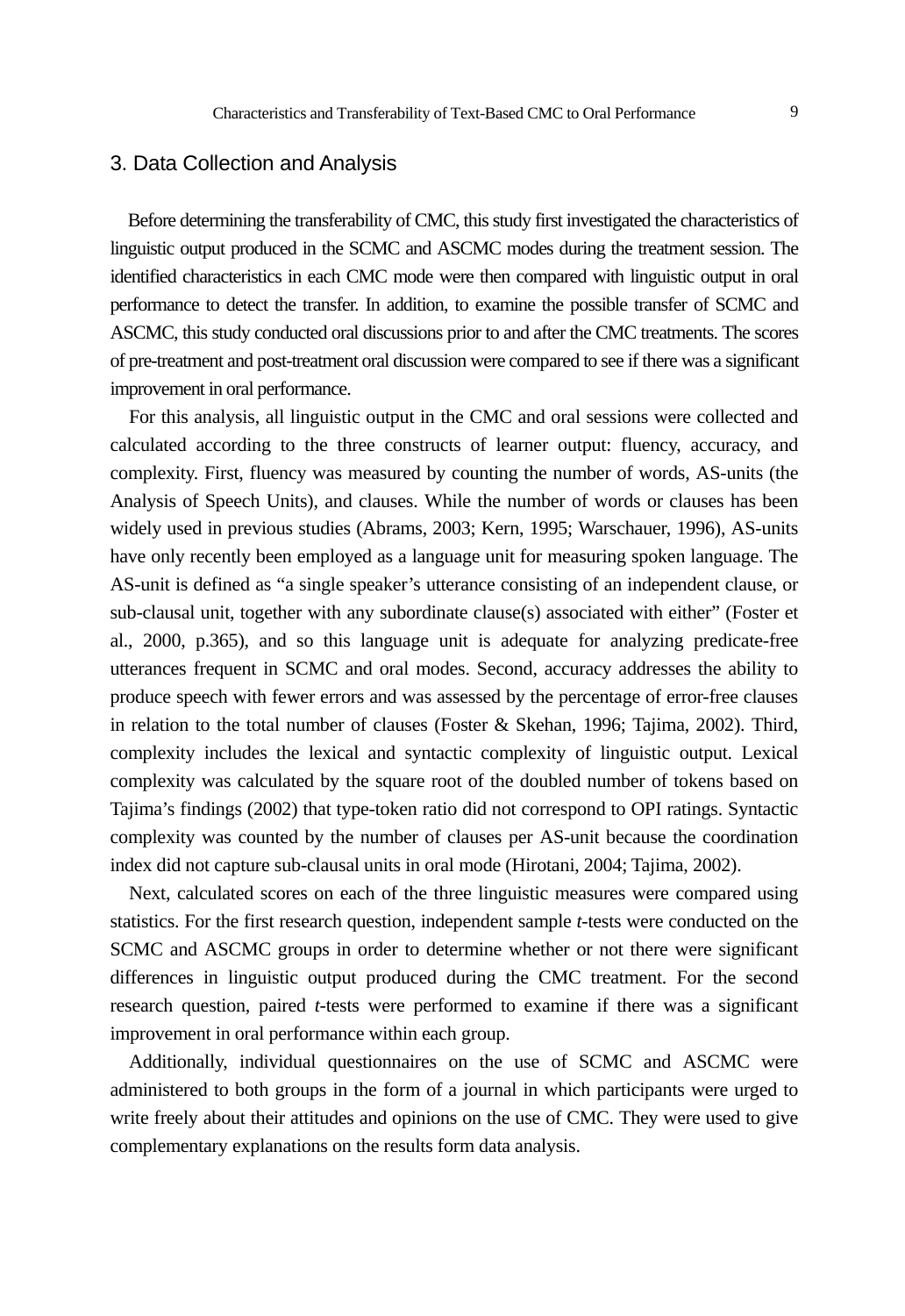# **IV. RESULTS AND DISCUSSION**

Data from the CMC treatment and oral discussion were compared to examine whether characteristics in different CMC modes could be transferred into oral performance. The results of the data analysis were described and discussed according to each research question.

### 1. Characteristics of Linguistic Output in Synchronous and Asynchronous CMC

To identify characteristics of linguistic output produced during the different CMC treatment sessions, *t*-tests were conducted on the mean score of all five small discussion groups. As shown in Table 1, the ASCMC group produced more lexically  $(p=001)$  and syntactically complex output (*p*=.000) than the SCMC group. However, neither group showed any significant differences in either fluency or accuracy measures.

| <b>TABLE 1</b>                                                        |           |               |           |       |           |    |          |      |  |  |  |  |  |
|-----------------------------------------------------------------------|-----------|---------------|-----------|-------|-----------|----|----------|------|--|--|--|--|--|
| Linguistic Output in the SCMC and ASCMC Modes during the CMC sessions |           |               |           |       |           |    |          |      |  |  |  |  |  |
|                                                                       |           | <b>SCMC</b>   |           | ASCMC |           | df |          | Sig  |  |  |  |  |  |
|                                                                       |           | Mean          | <b>SD</b> | Mean  | <b>SD</b> |    |          |      |  |  |  |  |  |
| Fluency                                                               | Word      | 79.45         | 35.66     | 97.49 | 41.76     | 44 | $-1.570$ | .121 |  |  |  |  |  |
|                                                                       | AS-unit   | 14.43         | 5.78      | 11.4  | 4.37      | 44 | 1.983    | .054 |  |  |  |  |  |
|                                                                       | Clause    | 17.49         | 7.01      | 16.7  | 6.75      | 44 | .363     | .718 |  |  |  |  |  |
| Accuracy                                                              |           | 44.64         | 13.5      | 47.6  | 14.7      | 44 | $-0.729$ | .470 |  |  |  |  |  |
| Complexity                                                            | Lexical   | 3.79          | .61       | 4.39  | .55       | 44 | $-3.475$ | .001 |  |  |  |  |  |
|                                                                       | Syntactic | $\mathcal{D}$ | .11       | 15    | .22       | 44 | $-6.022$ | .000 |  |  |  |  |  |

The results of the fluency measure do not seem to support Hirotani's (2004) finding that the SCMC mode produced more output than ASCMC. The SCMC was found to allow students to practice rapid interaction and to facilitate their output (Kroonenberg, 1994; 1995). The failure of superiority of SCMC to ASCMC in this study might be explained by some constrains on the implementation of the SCMC mode. The responses from the individual questionnaires illustrate various complaints, which have been brought up in previous studies. First, students in the SCMC mode were often confronted with multiple threads of discussion and gradually began to lag behind in the discussion. Half of the students stated that they could not jump into the discussion because they couldn't read a couple of messages and write their own at the same time. Thus, their discussion lost focus and tended to be "divergent monologues" than "convergent conversation" (Moran, 1991). Second, while allowing free expression within a less-threatening atmosphere, SCMC mode can increase the use of hostile language or the repetition of irrelevant words that finally interrupts communication (Sproull & Kiesler, 1991). Some unfavorable expressions were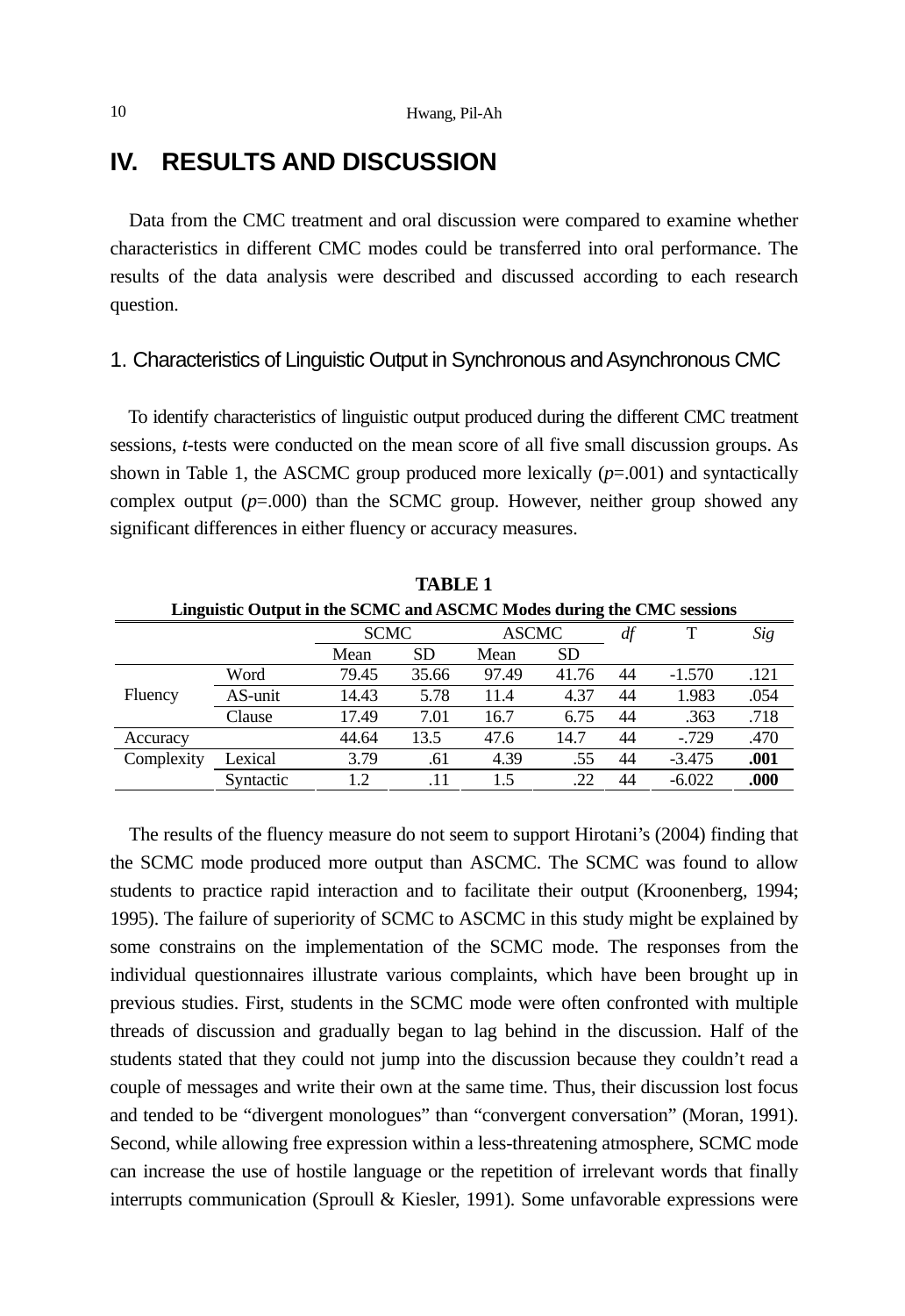observed in the SCMC mode, for example, *'you wanna die??*' and '*but you have no pride kkkk*'. Consequently, these complaints negatively affected students' attitudes towards the use of text-chatting and discouraged them from participating actively in the discussion.

Findings from the complexity measure indicate that text-chatting was shorter and used more code-switching strategies while most of the asynchronous postings were lengthy and included richer lexicons.

(1) Excerpt : *SCMC*

- 1 S. H: *Otaku* is not only obsessed in animation but also other part
- 2 P. J: i agree
- 3 S. H: they collect their favorit part's *yongpum*.
- 4 P. J: they collect pramodel
- 5 S. H: and they look that and smile disgusted
- 6 S. M: *yongpum*=article
- 7 S. H: oh i'm sorry
- 8 P. J : animation character

(2) Excerpt : *ASCMC*

1 R.S:

Let My opinion.

I do not depend on quacks.

I trust God. I choose what depend on superstition or quakery than death.

I overcome with faith about cancer.

 Look at the christion. this people say that " God gives my life, God have my life." So am I. What depend on quaks is money waste and time waste.

2 (Comment) P.S:

um... I can't agree your opinion. First, I don't trust god.

I believe that God don't exist reality. because I don't see the god.

Therefore you don't depend on god. and you must trust yourself

As shown in (1) and (2), in spite of the high frequency of interaction, the spontaneous nature of the SCMC mode forced students to produce brief written messages using simple sentence structures (e.g., phrases without verbs or short sentences with a single conjugated verb) rather than complex ones (e.g., elaborate sentences using subordinate clauses). Students appeared to be more interested in exchanging ideas than trying to make correct linguistic output in order to follow the discussion closer. In addition, this excerpt demonstrates that students also had difficulty in expressing themselves due to their insufficient knowledge of vocabulary. In this case, they often asked for help from their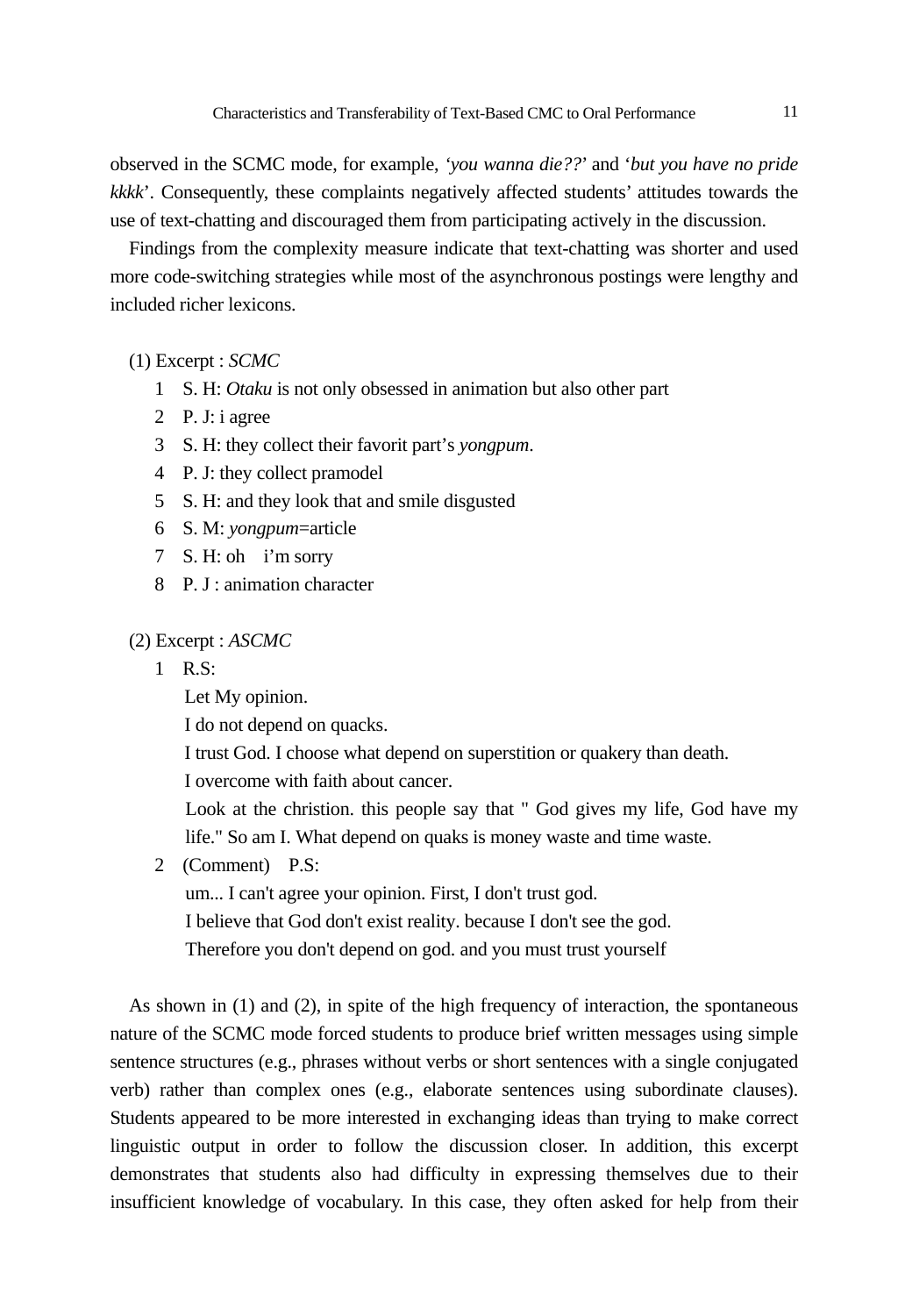peers or employed their L1. Examples can be found in sentences like "*Otaku is not only obsessed in animation but also other part*" and "*they collect their favorit part's yongpum*". Student S.M then provided the answer using the English equivalent (*yongpum = article*).

In contrast to SCMC, asynchronous discussion allows learners to write more complex language lexically and syntactically. This result is consistent with that of previous research, which found a higher level of linguistic complexity when students were engaged in active interaction with their peers by e-mail (Li, 2000). Likewise, students' writing on bulletin board would be kept open to others and be continuously read during the course. It helped students produce more complex written language and a richer vocabulary. Also, Li (2000) suggested that students could gain greater control of their language when the writing task allowed students more freedom to express their ideas on a topic. This study employed such a conversational task and their writing displayed more sophisticated and more diverse use of written language (Li, 2000).

These differences were also reflected in the fluency measure. It was noted that the ASCMC group ( $M=97.49$ ) produced more words than the SCMC ( $M=79.45$ ), but that the SCMC group (M=14.43) exhibited more AS-units than the ASCMC (M=11.4). The dominance of long messages in the ASCMC mode increased the number of words and the shorter messages in the SCMC modes resulted in a dramatic number of AS-units.

Neither group showed any linguistic differences in the accuracy measure. From descriptive statistics, the average mean of accuracy rate was found to be between 45% and 48%. From the excerpts above, incorrect structures were very often seen, for example, '*and they look that and smile disgusted*' (5), '*Let My opinion*' and '*I overcome with faith about cancer*' (10). This indicates that almost half of the output produced in CMC modes is full of errors as Jong-Im Han (2005) noted. This result seems contradictory to Li's claim (2000), which suggests that there would be obvious trade-off effects between linguistic complexity and accuracy in students' writing. While the ASCMC group produced more written output (ASCMC=97.49, SCMC=79.45), they also achieved higher accuracy (48%) than the SCMC group did (45%). Thus, a different explanation is needed for the accuracy result. Comments from the questionnaire in this study revealed that most of the students in both groups expressed strong uncertainty about the grammaticality of their English. They also show implicitly that most Korean EFL students are aware of grammar in producing language output. Despite being aware of the need to produce accurate output, neither group achieved a high level of accuracy through CMC activities, so future research needs to take this problem into account. All linguistic output in CMC activities can be saved and learners can access their transcripts later, reflecting on their output in terms of vocabulary, grammar and content (Han, 2006).

In summary, the ASCMC mode was found to facilitate more complex language than the SCMC through CMC activities. However, neither group revealed any significant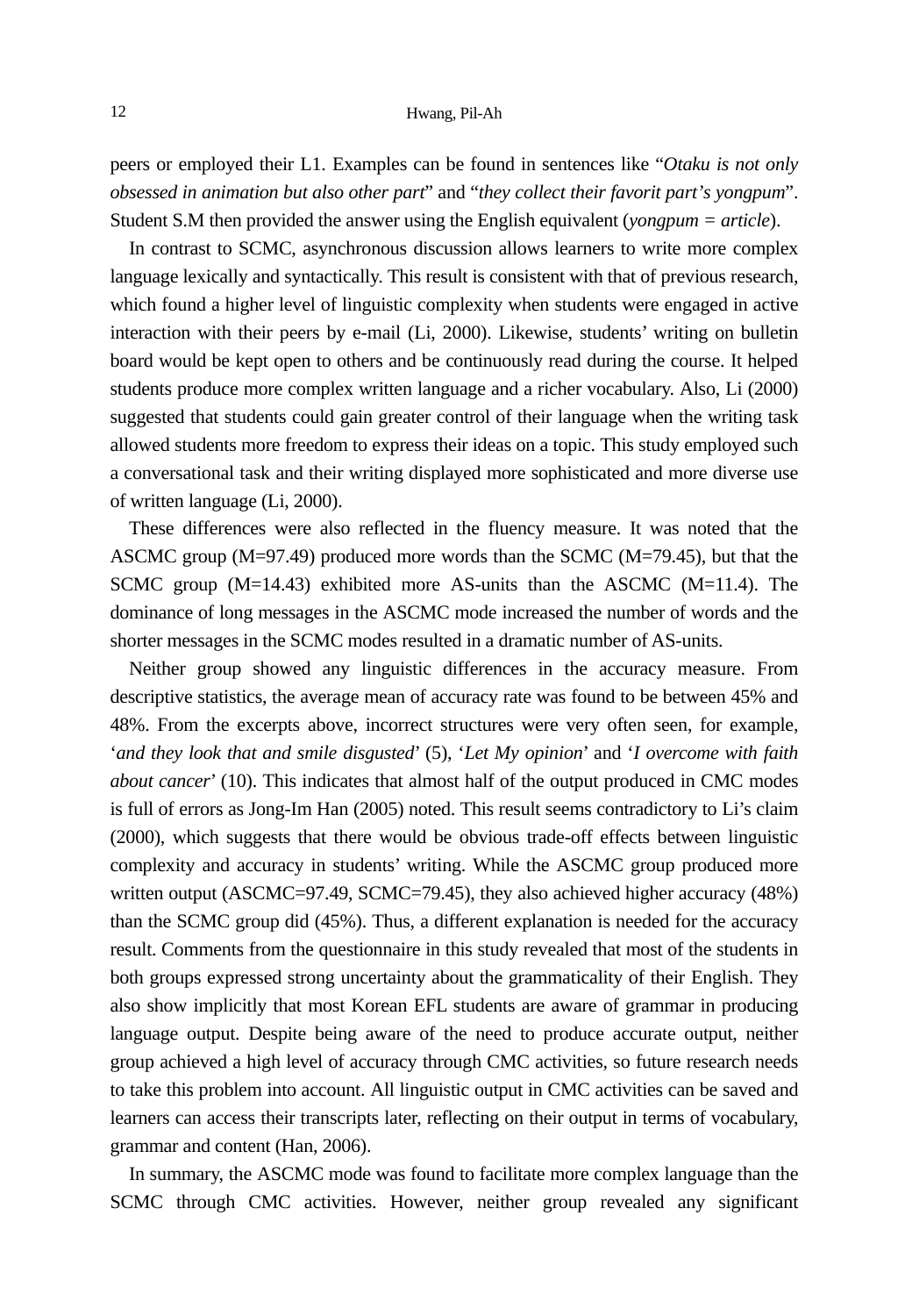difference in either fluency or accuracy measures.

### 2. Transferability of CMC to Oral Performance

This study showed a higher complexity in linguistic output produced in the ASCMC mode for research question one. The second research question asks whether or not these characteristics can be transferred into oral performance. As noted in Table 2, the ASCMC group had a significant overall increase especially in the number of clauses, accuracy, and syntactic complexity. The SCMC group showed significant improvement in accuracy only.

| The Paired T-test Results of the Pre-Treatment and Post-Treatment Oral Discussion |               |       |             |      |             |       |      |  |  |  |  |  |
|-----------------------------------------------------------------------------------|---------------|-------|-------------|------|-------------|-------|------|--|--|--|--|--|
|                                                                                   |               |       | <b>SCMC</b> |      | <b>ACMC</b> |       |      |  |  |  |  |  |
|                                                                                   |               | Pre   | Post        | Sig  | Pre         | Post  | Sig  |  |  |  |  |  |
|                                                                                   | Word          | 68.48 | 61.86       | .391 | 44.04       | 55.85 | .102 |  |  |  |  |  |
| Fluency                                                                           | <b>ASunit</b> | 10.62 | 9.38        | .350 | 6.85        | 7.95  | .349 |  |  |  |  |  |
|                                                                                   | Clause        | 14    | 13.43       | .724 | 8.10        | 11.60 | .037 |  |  |  |  |  |
| Accuracy                                                                          |               | 38.62 | 56.61       | .003 | 33.63       | 51.89 | .006 |  |  |  |  |  |
| Complexity                                                                        | Lexical       | 3.39  | 3.49        | .547 | 3.24        | 3.38  | .531 |  |  |  |  |  |
|                                                                                   | Syntactic     | 1.33  | 1.46        | .126 | 1.28        | 1.56  | .020 |  |  |  |  |  |

**TABLE 2** 

First, it is noteworthy that the ASCMC group improved in general fluency, particularly in the number of clauses  $(p=.037)$ , and that the SCMC group decreased though not a significant amount. The increase in the number of words, AS-units and clauses from the ASCMC group seems to be reflected in a greater confidence in English. This confidence may have been gained through writing practice on bulletin boards. Some students reported that they felt more confident writing in English, as shown in (3).

### (3) S7 (ASCMC): At first, to write in English was very difficult to me. Now, I feel that it is taking shorter time to do it.

Furthermore, since the ASCMC group got accustomed to writing longer and more subordinate sentences while preparing for their postings, they were able to use more clauses in oral performance. This result suggests that the skill of using more clauses, gained from the text-based ASCMC, might be transferred into oral performance.

As mentioned above, the SCMC group was de-motivated by several complaints in using text-chatting and was not as actively engaged. They did not show higher amounts of language output. Thus, it can be inferred that because the SCMC activity was disruptive and de-motivating, it had a negative effect on the amount of written and oral output.

On the other hand, the decreased output could be explained in relation to the familiarity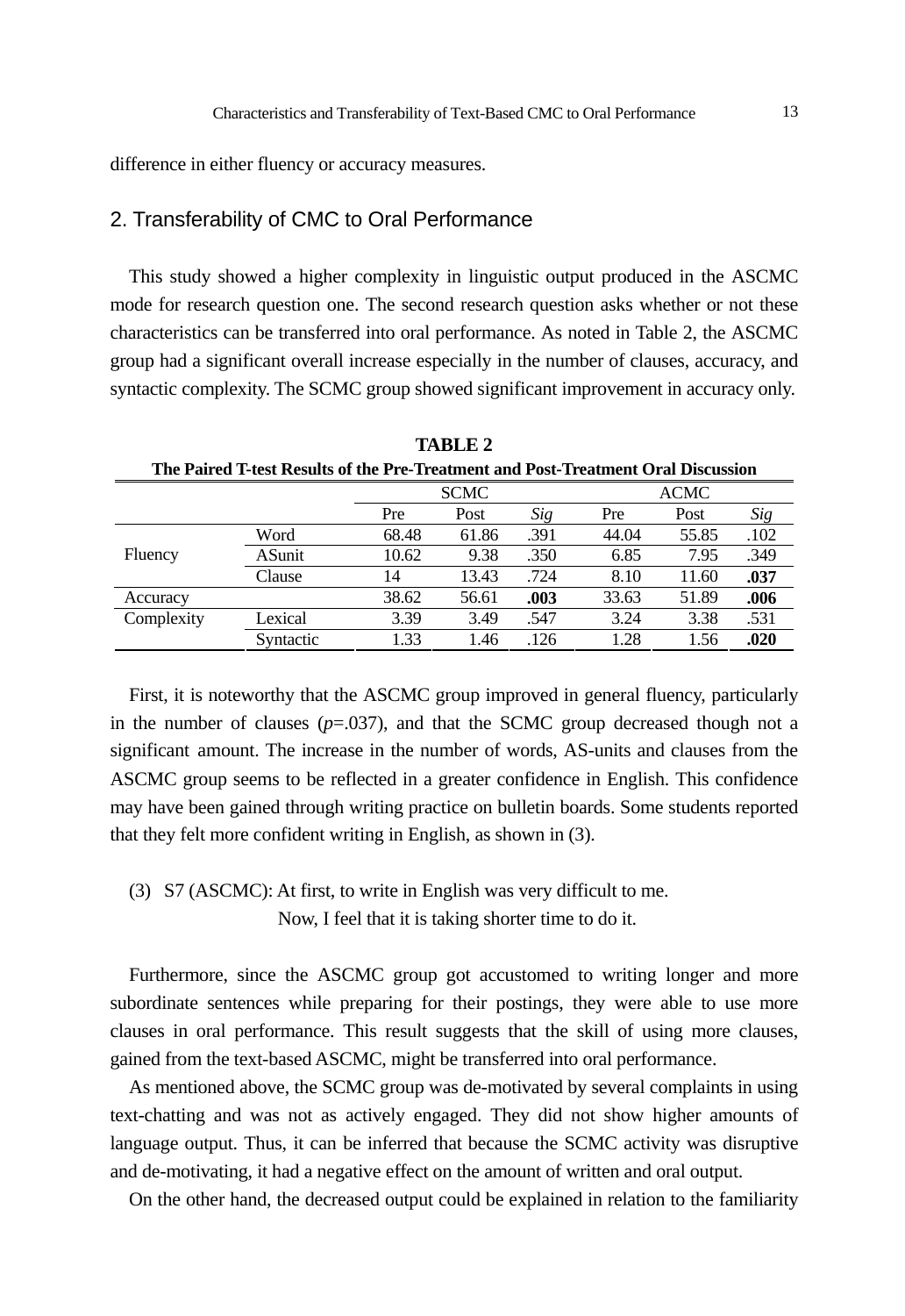of the topic. Pellettieri (2000) suggest that the tasks, which involve topics beyond the repertoire of the learners, can increase the quantity of negotiation produced. In other words, students solve the task through more frequent negotiation when an unfamiliar topic is presented. According to the data from this study, more than half of the students regarded the post-treatment oral discussion topic as less familiar to them than that of the pre-treatment oral discussion. Both classes were mostly composed of male students with only a few of female students. The topic of the post-treatment discussion, "fashion"<sup>4</sup>, is typically not very attractive and interesting to male students compared to the pre-treatment discussion, "advertising on tobacco or alcohol"<sup>5</sup>. Unlike Pellettieri's claim, most students in the SCMC mode in this study had difficulties in organizing ideas about the unfamiliar topic and accessing appropriate lexical and syntactic elements and finally chose to hesitate and remain silent instead of negotiating meaning. By contrast, the ASCMC group showed an increase in oral output under the same conditions.

Second, the ASCMC group showed significant oral improvement in syntactic complexity  $(p=.531)$ , but not in lexical complexity  $(p=.531)$ . This is partially consistent with the result in CMC sessions. The ASCMC group produced more lexically and syntactically complex output than the SCMC group during the CMC sessions. This result seems to be related to significant improvement in the number of clauses and suggests the transferability of syntactic complexity in ASCMC.

On the contrary, the ASCMC group did not show significant improvement in lexical complexity. One possible explanation may be that lexical complexity was independent of the topic. Even though students in the ASCMC modes gained lexical complexity with access to on-line dictionaries, those lexicons may be confined to a specific topic and be irrelevant to a new topic. The extended time necessary to access a dictionary or reference book in the ASCMC modes was not possible during oral performance. Real time exchanges require immediate feedback in oral performance. Another explanation could be made in relation to the SCMC group. When they did text-chatting, ignorance of accurate spelling might hinder the flow of the conversation. A few of the students in the SCMC mode stated that ignorance of exact spellings often distracted their conversations with repeated confirmation questions being asked. As a result, lexical difference between the two modes through CMC sessions was found to be significant. When performing in oral mode, by contrast, they were not discouraged by the pressure of spelling any longer and

l

<sup>4</sup> Most people believe that the teenage years are a time when young people are very concerned about looking good. How did you feel about your appearance when you were a teenager? And what advice would you give to teenagers who feel that they are unattractive? You can present your opinion about using cosmetic surgery. 5

 $5\,$  Do you agree or disagree with laws that forbid advertising campaigns for alcohol and tobacco on TV?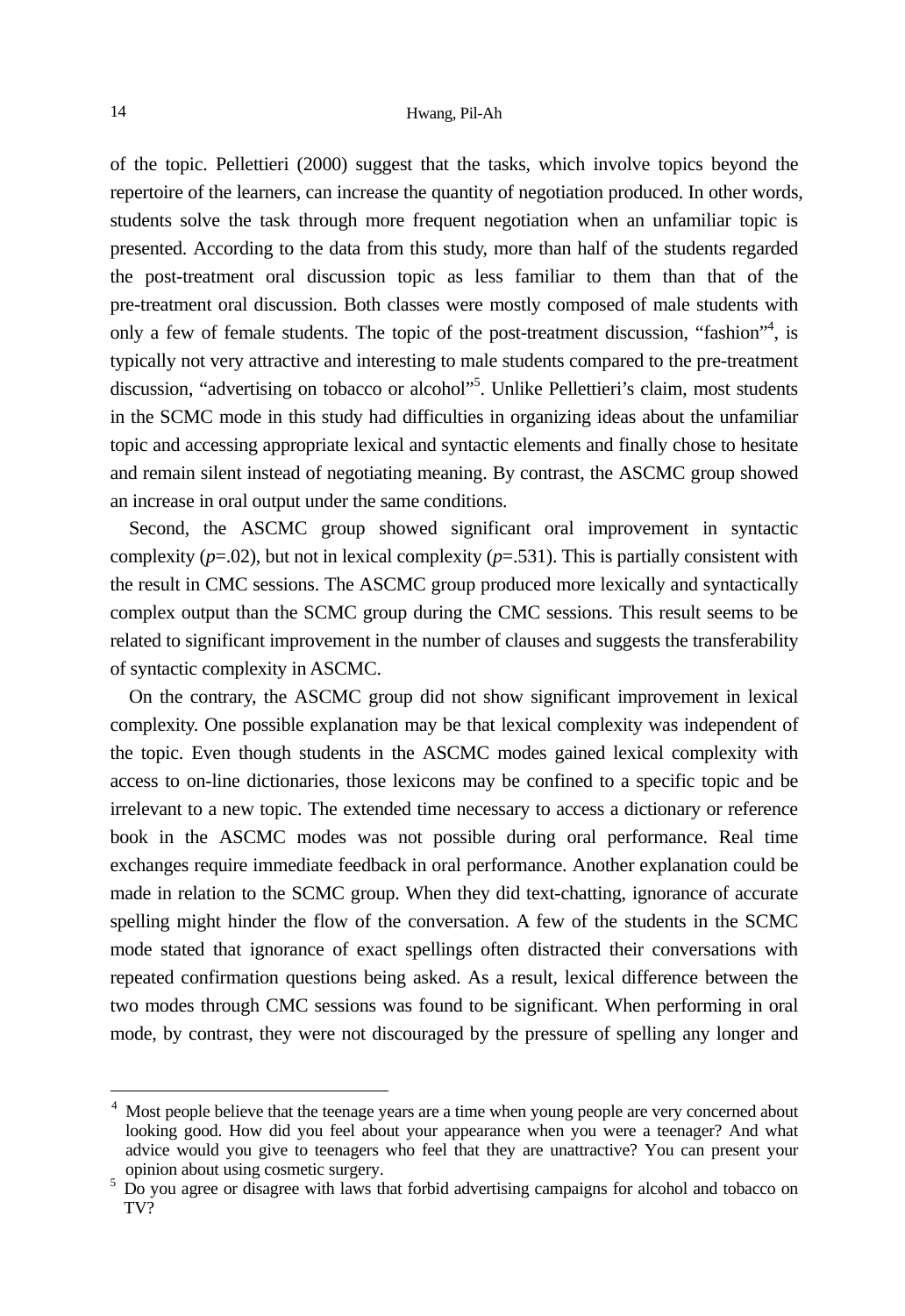could produce closer to the limit of their linguistic output. Accordingly, significant differences in lexical complexity in the two CMC modes might be obscured in oral performance. The following excerpts (4) and (5) from oral discussion demonstrate this result:

#### (4) Excerpt: *SCMC*

- 1 P: When I was a teenager, / I was very concerned about looking good, But like MG. say, it was very stressful and / say / / /*sinkyengssuita*.
- 2 S: I think / positive in plastic surgery. Plastic surgery / give a confidence / confidence to people. So, plastic surgery is good.
- (5) Excerpt: *ASCMC ,* 
	- 1 R: When I was a teenager, I can't/ I can't concerned about appearance. My face / no. My body is given by parents and my body is important.
	- 2 K: *inwucekinkey mwe nya? cayencekinkey aninke* (Unnatural?) Unnatural beauty is not a beauty. Because I think / naturally beautiful is best beautiful. So cosmetic surgery is is not good.

As shown in (4) and (5), when students in either group could not find an appropriate word, they came to a halt in the middle of their conversation and used code-switching strategies or asked for help. The ASCMC group did not take advantage of on-line dictionaries or references and were interrupted by poor vocabulary.

Noticeably, both groups showed a greater improvement in accuracy through CMC activity  $(p=.003$  in SCMC,  $p=.006$  in ASCMC). During oral communication, many messages can be misunderstood because speakers do not have time to reflect on or correct any mistakes they may have made. However, both CMC modes provide an environment for students to reflect and monitor their output on a screen. As the students in both groups got accustomed to noticing their grammatical errors through CMC, they become aware of their errors in oral output through consciousness-raising. This finding is consistent with Pellettieri's study (2000), in which synchronous chatting played a significant role in the development of grammatical competence among classroom language learners. It also suggests that self-correction from CMC could be transferable and beneficial in promoting accuracy in oral performance. If CMC is accompanied by an activity on corrective feedback, improvements in accuracy could be much greater.

In summary, this study found some possible transfer of skills gained from CMC to oral performance. The SCMC group improved accuracy significantly and the ASCMC group showed a significant increase in the number of clauses, accuracy and syntactic complexity.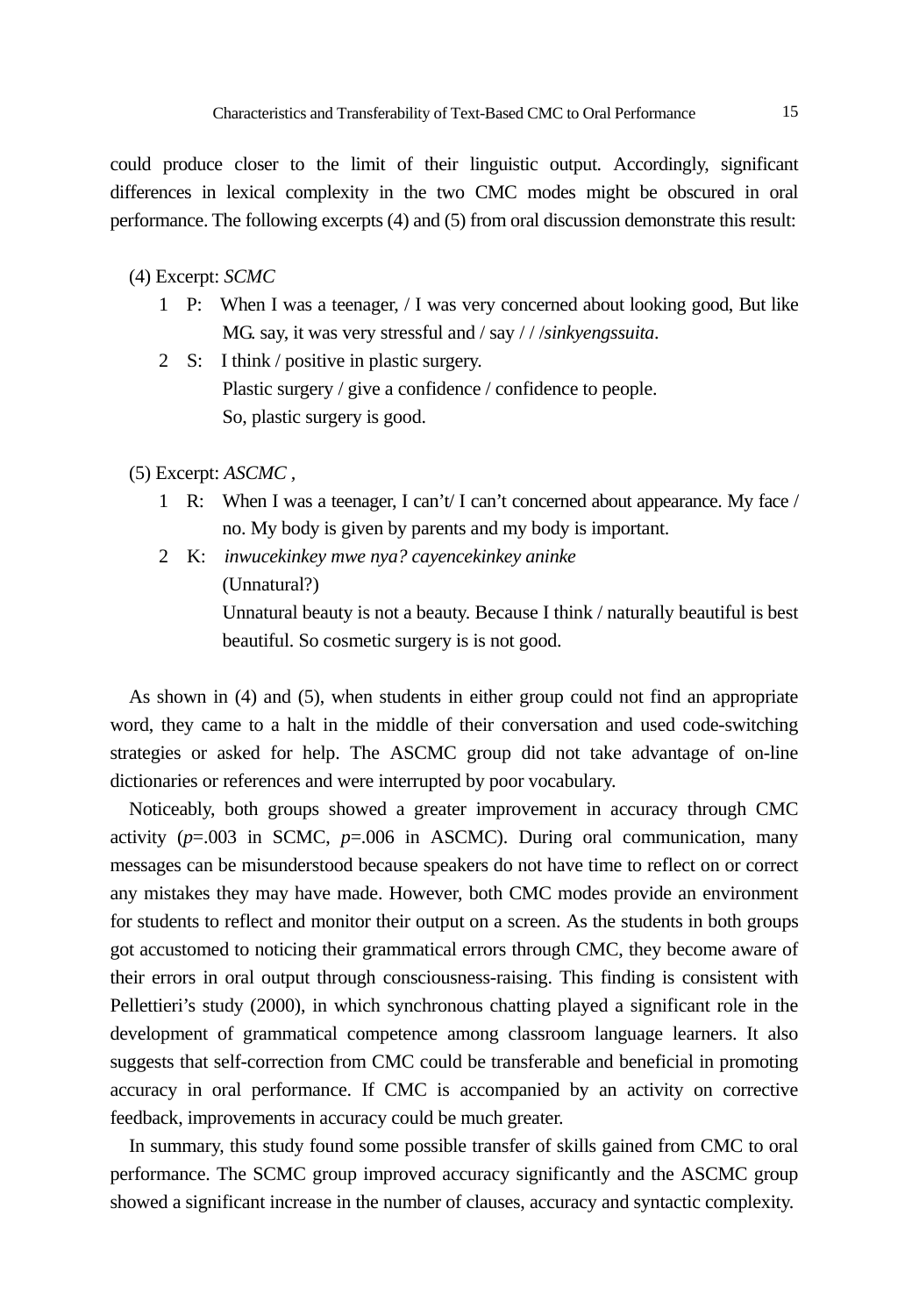## **V. CONCLUSION**

CMC has been considered a promising tool to aid in language learning on account of its interactional features. Recently, various modes of CMC, in particular, synchronous and asynchronous CMC, have been widely implemented in educational contexts, but few studies have addressed how effectively each CMC mode contributes to language learning. As the two modes possess distinctive features, linguistic output in SCMC should be different from that in ASCMC. Furthermore, the strong resemblance between speaking and real-time text-chatting along with the strong relationship between writing and speaking have prompted speculation on the possible transfer of skills gained from text-based CMC to oral performance.

This study investigated the characteristics of linguistic output produced in SCMC and ASCMC and explored the transferability of those characteristics gained from the different CMC modes into oral performance. Both research questions were examined for linguistic output in the CMC and oral modes in terms of fluency, accuracy, and complexity.

In the CMC sessions, the ASCMC mode facilitated more complex output than the SCMC. Real-time communication in the SCMC mode entails numerous fragments or shorter utterances due to rapid conversation. In contrast, delayed-time communication in the ASCMC mode was more lexically and syntactically complex because students were conscious of their peer's feedback on their writing and the extended time helped them to employ more complex structures and diverse vocabulary. Thus, students in the ASCMC mode practiced writing in English and got accustomed to making long and complex sentences with richer lexicons. This improvement in skills was reflected in their comments on greater confidence making sentences in English.

In oral performance, these same characteristics in the ASCMC mode were found to be transferred into oral performance with respect to syntactic complexity and the number of clauses. Confidence gained in writing in English can be transferred to oral performance. Students were able to make longer and embedded sentences and employ more clauses in their utterances. On the other hand, the ASCMC group did not show an improvement in lexical complexity. This result may be explained by different discussion topics or in relation to the SCMC group, as mentioned above in the result and discussion section.

Awareness of output was enhanced by both of the text-based CMC activities, and it was employed in oral performance as well, which facilitated the accuracy of oral performance. Unlike speaking, the text-based CMC allows students in both modes to save and reflect on their language output. As a result, they are induced to become more aware of errors or mistakes in their oral output.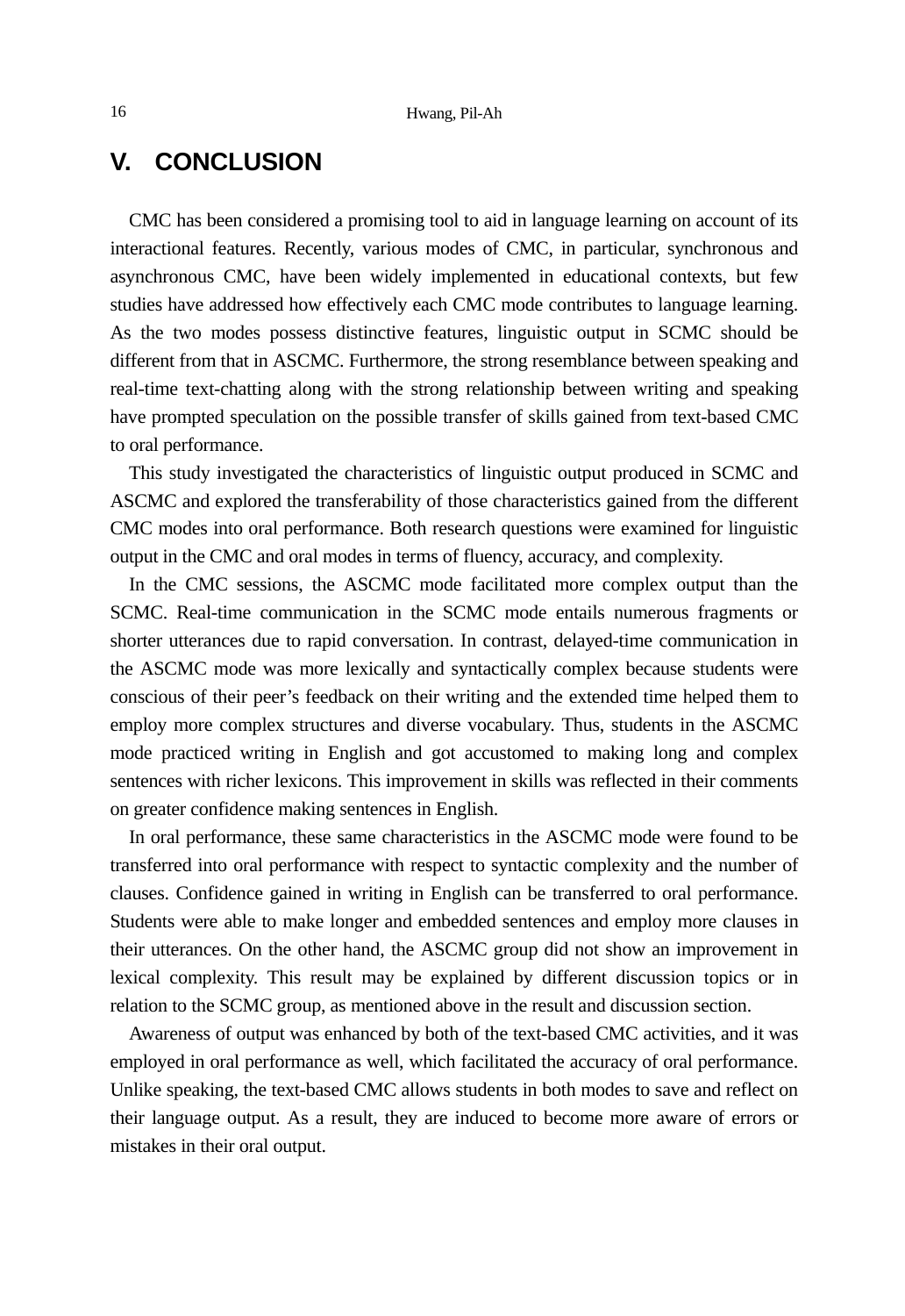## **VI. PEDAGOGICAL IMPLICATIONS**

The findings of this study suggest that text-based CMC should be integrated into the English curriculum in a supplementary way to facilitate oral performance. Most Korean EFL learners are not provided with abundant opportunities to produce language output orally and they tend to remain silent during oral conversation. Since text-based CMC encourages a higher level of interaction among the students and has characteristics both of speaking and writing, increased skill from the written mode could help improve oral skills, too.

Moreover, some significant differences between the SCMC and ASCMC were found in both the CMC and oral sessions. Based on the results of this study, syntactic complexity can be promoted through asynchronous writing on bulletin boards. Further study needs to be done to examine other distinctive characteristics between the two CMC modes. These characteristics should be exploited for their different pedagogical purposes. Some pedagogical suggestions could be made for effective use of each CMC mode. ASCMC demonstrated positive overall effects on learner output from this study. For ASCMC to be more effective, posts to the discussion boards need to be frequent for students to maintain an interest in the boards. If the levels of participation drop below a certain degree, further postings might not take place. In order to overcome this problem, the discussion should be made time-dependent so students cannot procrastinate.

Although the SCMC mode failed to show significant improvement in language output, this form of communication is still worthwhile in improving oral performance. SCMC has been found to have many linguistic and non-linguistic benefits. As mentioned in the result and discussion section, unfavorable reactions to the use of SCMC might have had negative effects on linguistic output in written and oral modes. Implementing text-chatting efficiently seems imperative for it to be used effectively. Students' complaints and difficulties in implementation must be addressed and minimized. The solution to this is to have a fixed order for the students to respond in. Students could be instructed on the procedure for participation, it could help avoid multiple threads of discussion. For example, if students don't wish to comment then they would have to say "pass." Students may also be asked to give their opinions, and then have the members of the group respond to those opinions in turn. Another solution might be to ask students to prepare statements or questions before the chat session starts. It can make the students' comments a bit more considered. In addition, SCMC should be done with a closed-ended task rather than an open-ended task. Closed-ended tasks can provide students with a challenge and prompt them to make rapid exchanges (Han, 2003). For example, a jigsaw or information-gap task could be chosen for online chatting to elicit a high degree of negotiation of meaning. Students have different parts of information and must exchange information through more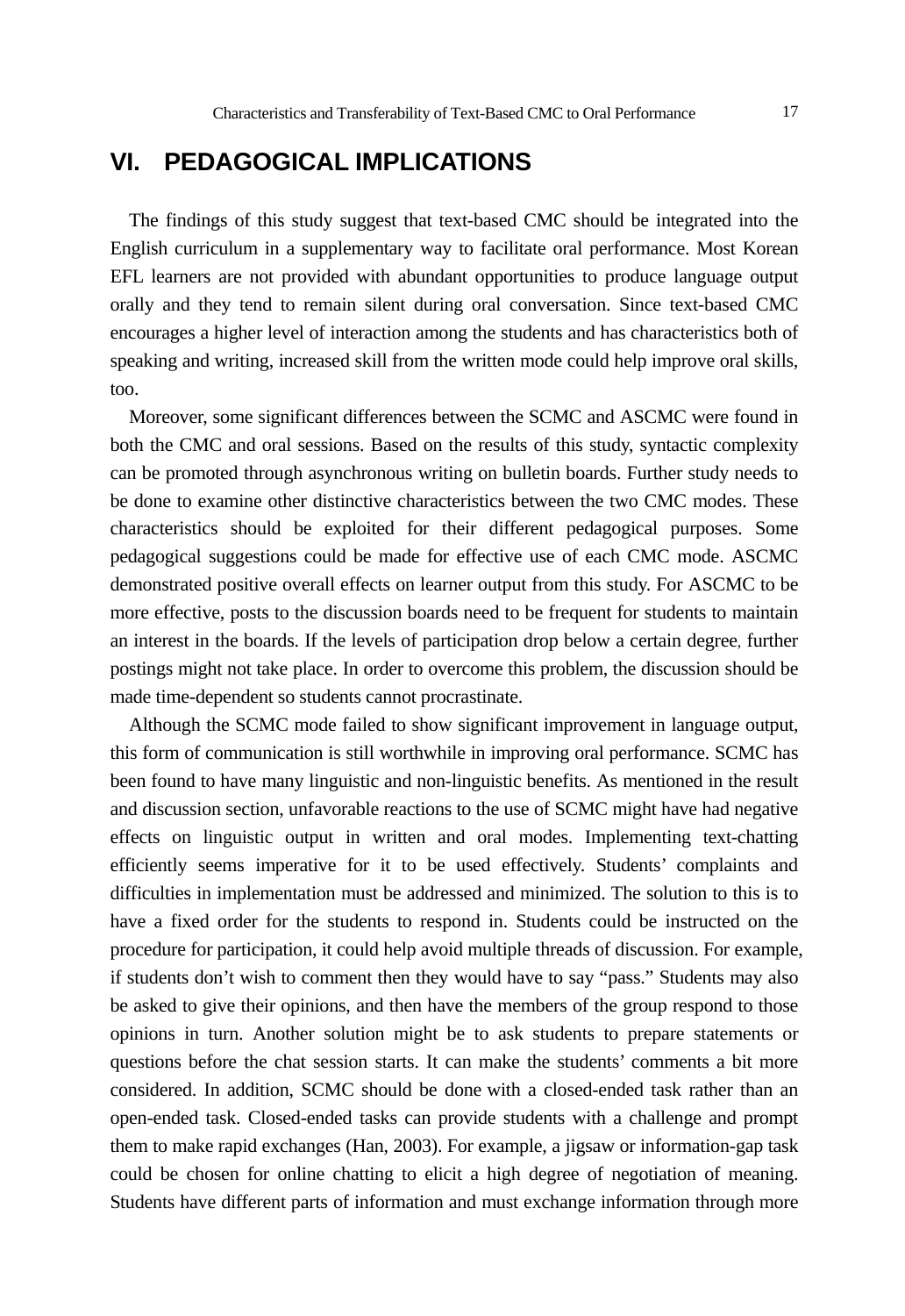active interaction to solve a problem or to complete a task.

Accuracy improved significantly through CMC activity. Lots of errors, however, could still be seen in the transcripts from the two modes. Participants in this study were at a low to mid-intermediate level and their errors could not be focused on and corrected without an authority figure or a highly proficient speaker. In order to solve this problem, post-task activities focused on grammar may be a good idea for improving accuracy. CMC activity allows students to save their written work and to reflect on it. Using this advantage, a teacher could give instructions on those mistakes most commonly made after looking through students' work. Another activity could be to give time to make self-corrections of their own work or to have students read and correct other group's work by providing interactive feedback.

Despite these valuable findings, this study has some limitations. This study focused on the difference in linguistic output between the SCMC and ASCMC modes. Because they are different, adjustments were made to try and balance the amount of time spent on each. Despite these attempts, this study admits that in practice it was very difficult to control the amount of time spent on either mode. Therefore, careful interpretation should be presented in the comparison between the two modes. Another limitation is related to the large variance in the amount of linguistic output. This study quantitatively compared mean scores of the two groups for the research questions asked and revealed a large variance in the quantity of linguistic output within each group. A detailed qualitative follow-up study should be carried out to explain the large variance in individual differences.

#### REFERENCES

- Abrams, Z. I. (2003). The effect of synchronous and asynchronous CMC on oral performance in German. *The Modern Language Journal, 87*(2), 157-167.
- Beauvois, M. H. (1995). Conversation in slow motion: computer-mediated communication in the foreign language classroom. *The Canadian Modern Language Review, 54*, 190-237.
- Beauvois, M, H. (1997). Write to speak: The effects of electronic communication on the oral achievement of fourth semester French students. In J. Muyskens (Ed.), *New ways of learning and teaching: Issues in language program direction* (pp. 93-116). Boston: Heinle.
- Blake, R. (2000). Computer-mediated communication: A window on FL Spanish interlanguage. *Language Learning & Technology, 4*, 120-136.
- Chang, J. T. (2002). *The mask mechanism: A study of anxiety, motivation and communicative competence of Korean learners of English in computer-mediated communication*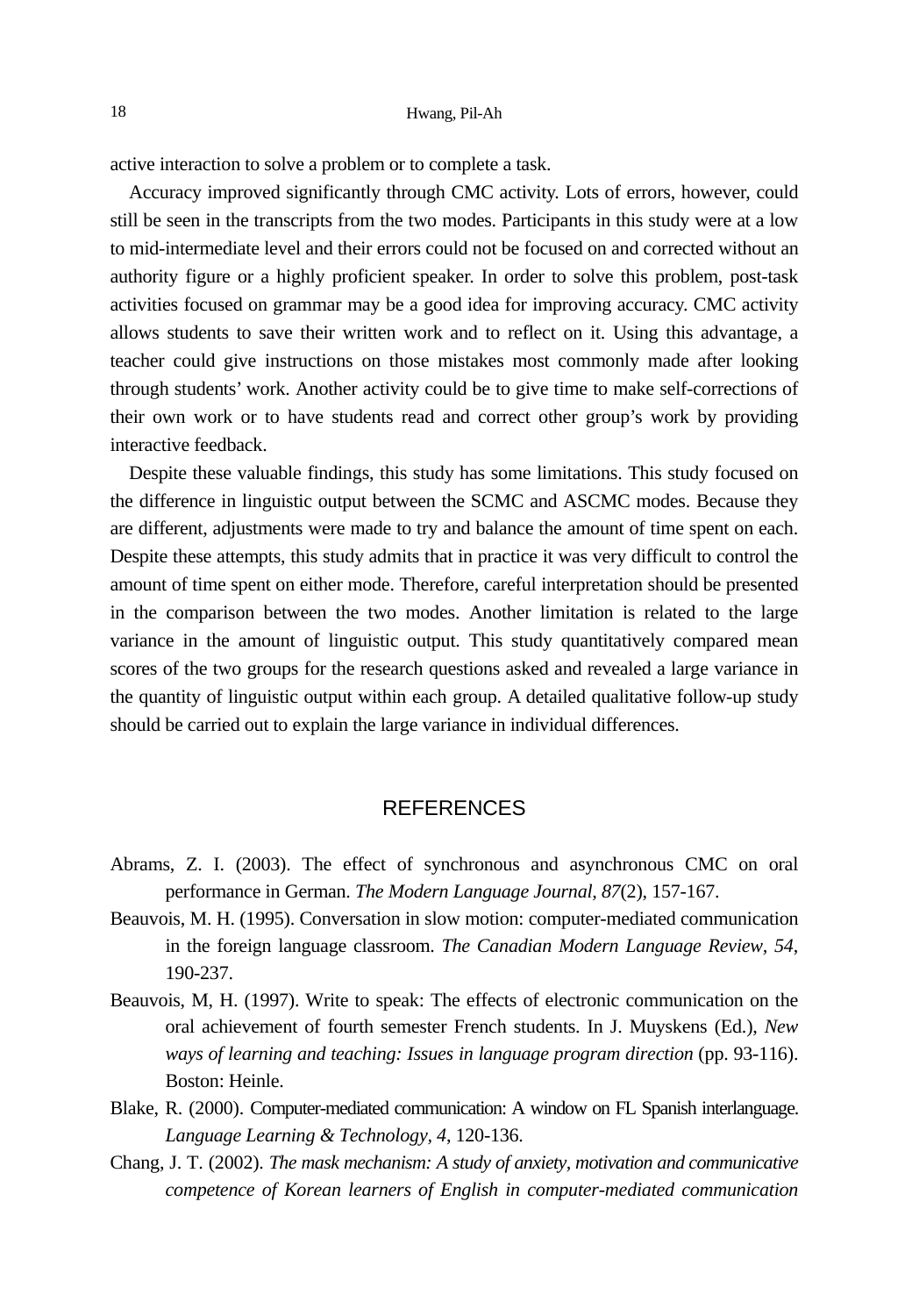*environments*. Unpublished doctoral dissertation, The University of Manchester.

- Choi, H. Y. (2004). EFL students' perceptions on synchronous English text chatting: Implications for its implementation. *Multimedia-Assisted Language Learning, 7*(2), 35-63.
- Chun, D. M. (1994). Using computer networking to facilitate the acquisition of interactive competence. *System, 22*(1), 17-31.
- Chun, D. & Plass, J. (2000). Networked multimedia environments for second language acquisition. In M. Warshauer & R. Kern (Eds.), *Network-based language teaching: Concepts and practice* (pp. 151-170). New York: Cambridge University Press.
- Cramer, R. L. (1978). *Writing, reading, and language growth: An introduction to language arts.* Columbus, Ohio: Charles E. Merrill.
- Darhower, M. (2000). Synchronous CMC in the intermediate Spanish Class: A case study. Presentation at the CALICO Conference, Tucson, AZ.
- Foster, P., & Skehan, P. (1996). The influence of planning and task type on second language performance. *Studies in Second Language Acquisition, 18*, 299-323.
- Foster, P., Tonkyn, A., & Wigglesworth, G. (2000). Measuring spoken language: A unit for all reasons. *Applied Linguistics, 21*, 354-375.
- Han, J. I. (2003). The effective use of CMC tools in teaching English as a foreign language. *Multimedia-Assisted Language Learning, 6*(2), 243-264.
- Han, J. I. (2004). The effective use of real-time computer-mediated communication tools for the development of Korean EFL learners' oral communicative competence. *Foreign Languages Education, 11*(2), 195-226.
- Han, J. I. (2005). A case study on the accuracy of English and form-focused negotiation appearing in Korean college students' text-based chat scripts*. Multimedia-Assisted Language Learning, 8*(2), 262-287.
- Han, J. I. (2006). A study on the effective use of ICT in developing the fluency and accuracy of Korean college students' English speaking skills. *Multimedia-Assisted Language Learning, 9*(1), 211-242.
- Hirotani, M. (2004). Examination of language use in two types of CMC (Chat and bulletin board) modes among novice learners of Japanese. In K. Hatasa & A. Fukada (Eds.), *The Proceedings of the Sixteenth of the Central Association of Teachers of Japanese (*pp. 150-160)
- Hirotani, M. (2005). *The effects of synchronous and asynchronous computer-mediated communication (CMC) on the development of oral proficiency among novice learners of Japanese*. Unpublished doctoral dissertation. Purdue University.
- Hong, S. M. (2004). *Instructional modes for enhancement of English discussion ability in Korea: CMC and FFC.* Unpublished doctoral dissertation. Hanyang University.
- Kelm, O. R. (1992). The use of synchronous computer networks in second language instruction: A preliminary report. *Foreign Language Annals, 25*, 441-454.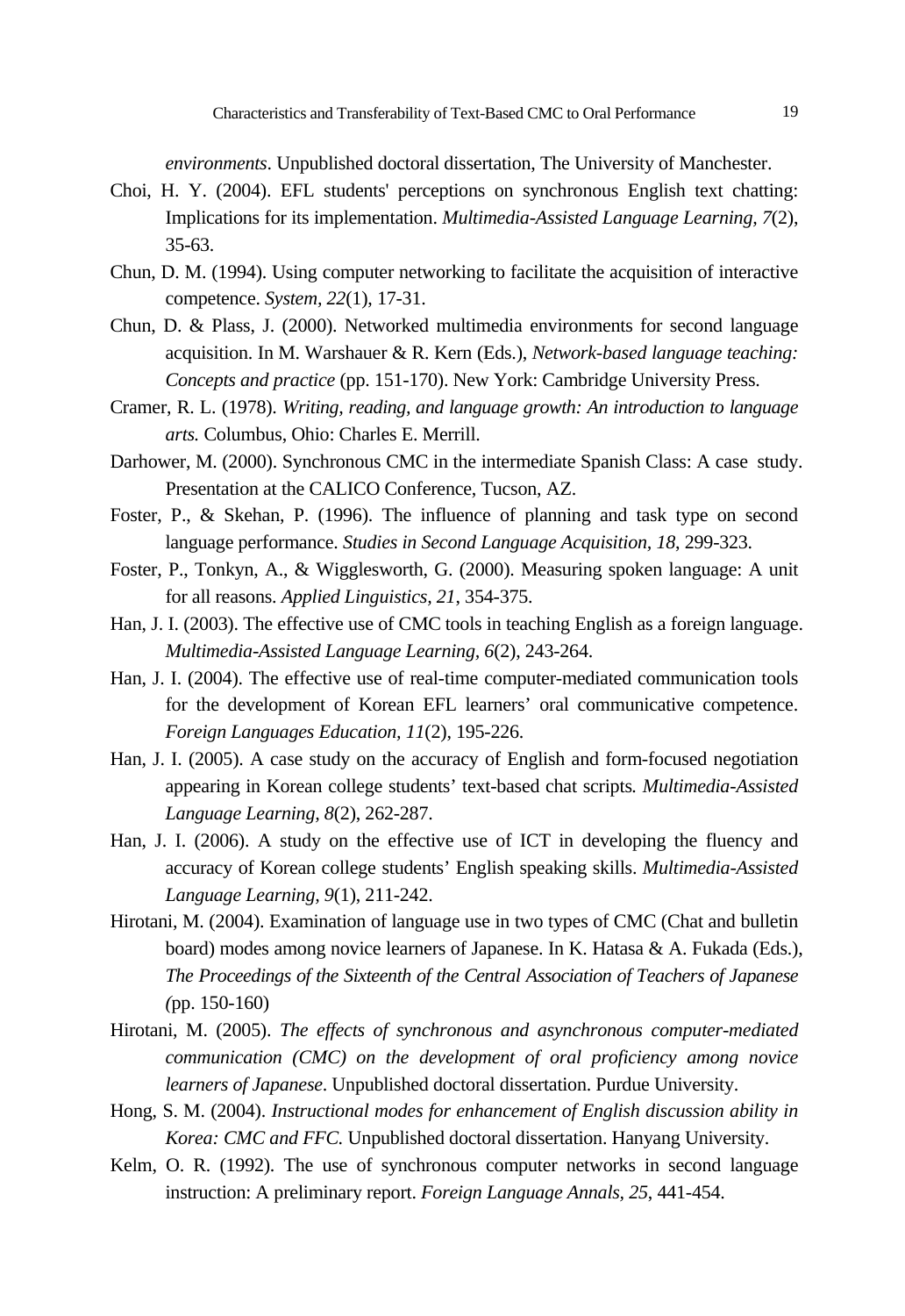- Kern, R. (1995). Restructuring classroom interaction with networked computers: Effects on quantity and characteristics of language production. *Modern Language Journal, 79*(4), 457-476.
- Kim, H. J. (2006). How do learner variables affect the provision and uptake of recast in NS-NNS and NNS-NNS dyads? *English Teaching, 61*(1), 89-109.
- Kim, J. R. (2003). Using mail talk to improve English speaking skills. *English Teaching, 58*(4). 349-369.
- Kim, S. Y. (2002). Korean College Students' reflections of English language learning via CMC and FFC. *Multimedia-Assisted Language Learning, 5*(2), 9-28.
- Kost, C. (2004). *An investigation of the effects of synchronous computer-mediated communication (CMC) on interlanguage development in beginning learners of German: Accuracy, proficiency, and communication strategies*. Unpublished doctoral dissertation, University of Arizona.
- Kroll, B. M., & Vann, R. J. (1981). *Exploring speaking-writing relationships: connections and contrasts.* Urbana, Illinois: National Council of Teacher of English.
- Kroonenberg, N. (1994/1995). Developing communicative and thinking skills via electronic mail. *TESOL Journal, 4,* 24-27.
- Lee, S. W. (2003). Korean ESL learners' experience in computer assisted classroom discussions. *English Teaching, 58*(4)*,* 371-394.
- Li, Y. (2000). Linguistic characteristics of ESL writing in task-based e-mail activities. *System, 28*, 229-245.
- Moran, C. (1991). We write, but do we read? *Computers and Composition, 8*, 51-61.
- Payne, J., & Ross, B. (2005). Synchronous CMC, working memory, and L2 oral proficiency development. *Language Learning and Technology, 9*(3), 35-54.
- Payne, J., & Whitney, P. J. (2002). Developing L2 proficiency through synchronous CMC output, working memory, and interchange development. *Calico, 20*(1), 50-64.
- Pellettieri, J. (2000). Negotiation in cyberspace. In M. Warschauer & R. Kern (Eds.), *Network-based language teaching: Concepts and practice* (pp.59-86). Cambridge, UK: Cambridge University Press.
- Pérez, L. C. (2003). Foreign language productivity in synchronous versus asynchronous computer-mediated communication. *CALICO, 21*(1), 89-104.
- Rivers, W.M., & Temperly, M. S. (1978). *A practical guide to the teaching of English as a second or foreign language*. New York: Oxford University Press.
- Smith, B. (1998). Computer-mediated negotiated interaction: An expanded model. *The Modern Language Journal, 87*(1), 38-57,
- Sotillo, S. M. (2000). Discourse functions and syntactic complexity in synchronous and asynchronous communication. *Language Learning and Technology, 4*(1), 82-119.
- Sproull, L., & Kiesler, S. (1991). *Connections: New ways of working in the networked organization.* Cambridge, MA: MIT Press.